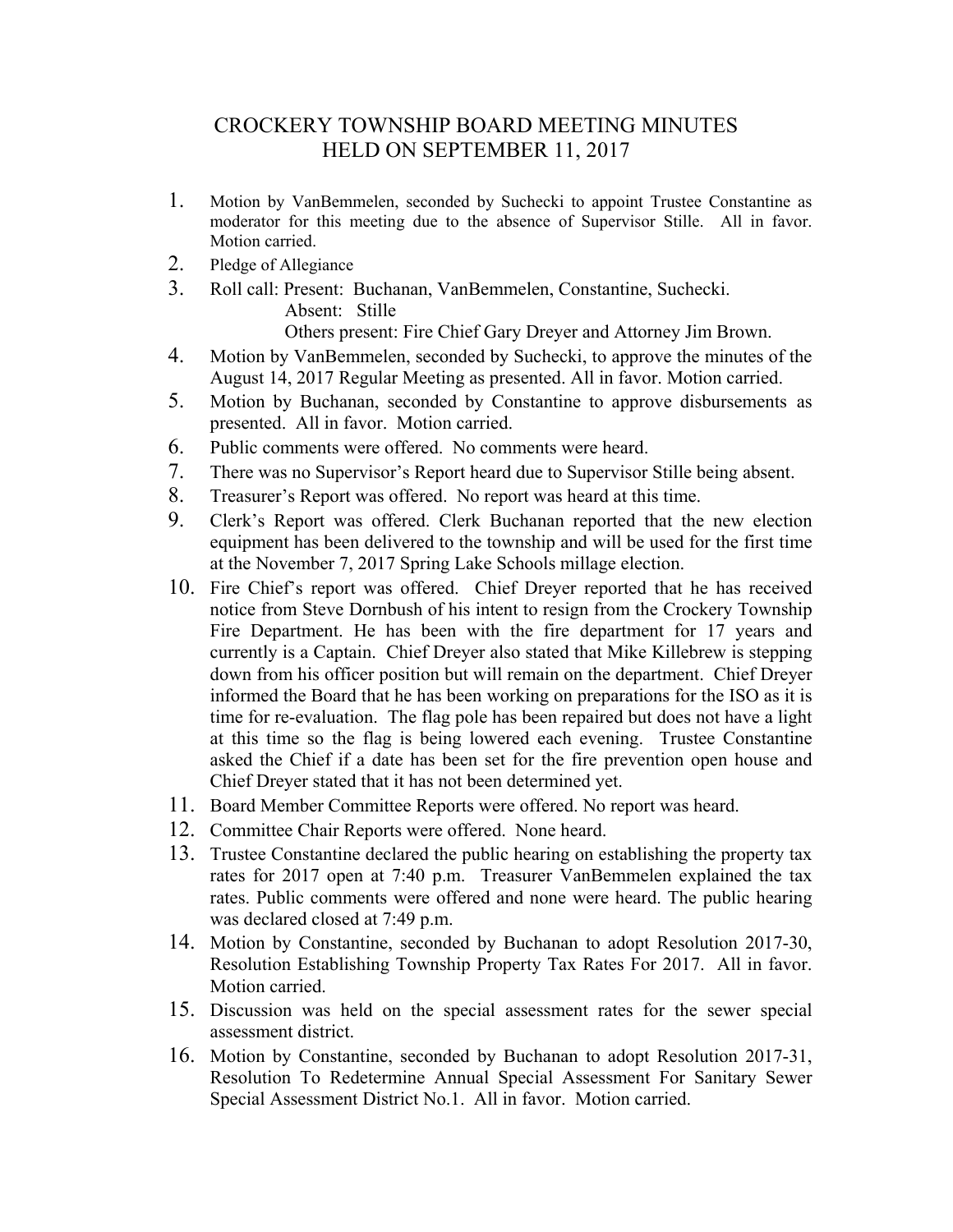- 17. Motion by VanBemmelen, seconded by Buchanan to accept the quote from Newkirk Electric for work on the township pavilion at a cost of \$3,519.00 pending an inspection of the pavilion.
- 18. Motion by Suchecki, seconded by Constantine to approve the Ottawa County Bond Payments as follows:

 2009 NOWS WTP Expansion - \$8,216.81 \$420,000 Issue dated July 10, 2005 - \$30,843.75 Ottawa County Sewage Disposal System 2004 - \$67,506.88 All in favor. Motion carried.

19. Motion by Buchanan, seconded by VanBemmelen to adjourn the meeting. All in favor. Motion carried. The meeting was adjourned at 8:40 p.m.

Submitted by

 Kathy Buchanan Clerk Crockery Township